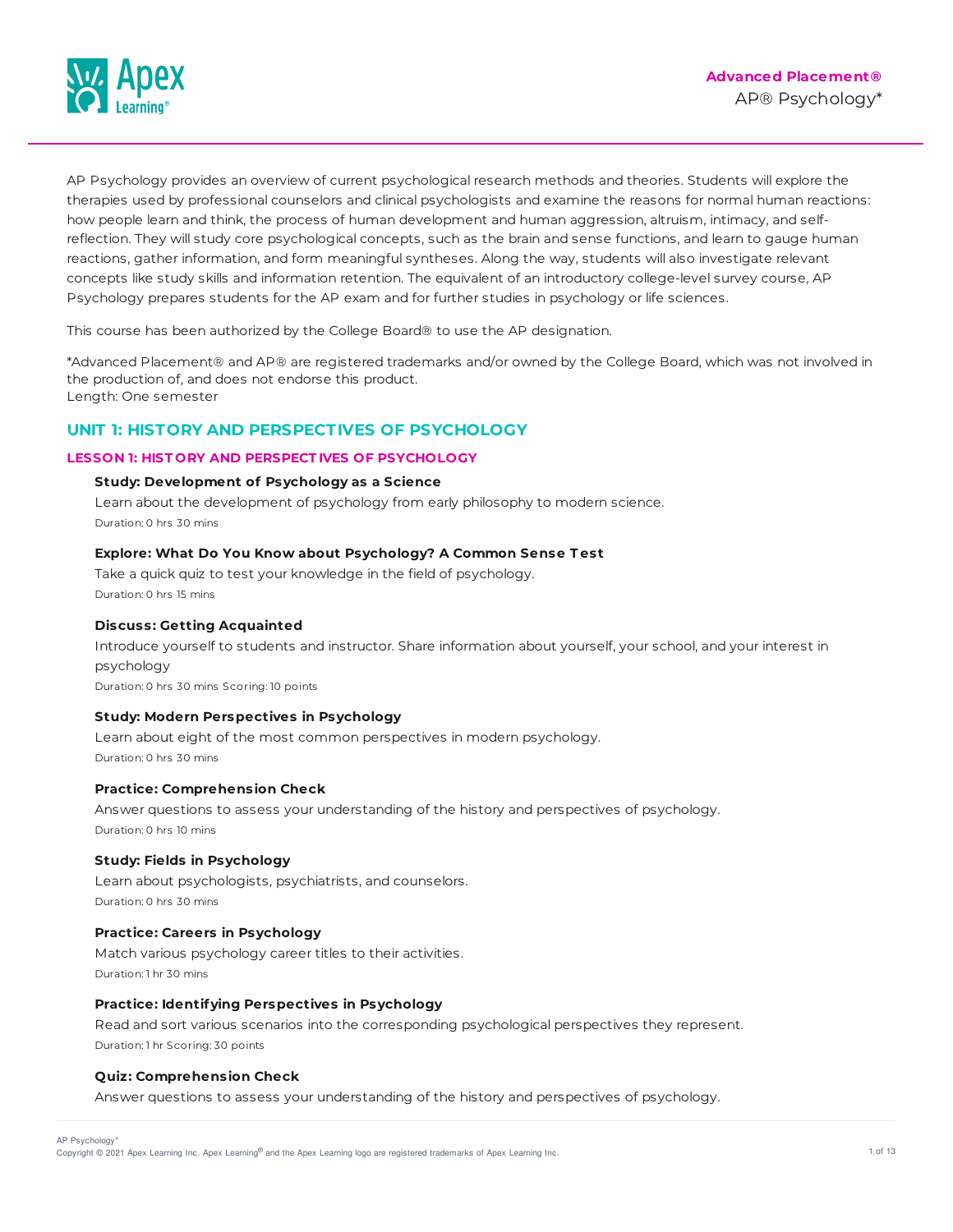#### **LESSON 2: RESEARCH MET HODS**

#### **Study: Introduction to Psychological Research**

Get some explanations regarding the world of psychological research. Duration: n/a

# **Explore: Why Learn about Psychological Research? An Introduction**

Learn the key elements of how research should be conducted and designed so that you can better evaluate reports that may seem confusing. Duration: 0 hrs 30 mins

# **Study: Observational Studies**

Learn about surveys and other types of information-gathering studies where the researcher does not exert control over the subjects.

Duration: 0 hrs 30 mins

# **Study: Experiments**

Learn about studies where the researcher exerts control over the subjects and observes how they react. Duration: 0 hrs 30 mins

#### **Study: Hypothesis T esting**

Learn how science answers important 'yes or no' questions. Duration: 0 hrs 30 mins

# **Explore: Hypothesis T esting in Current Research**

Explore current research that uses hypothesis testing. Duration: 1 hr

#### **Study: Correlational Research**

Learn how to analyze the relationship between two variables such as TV watching and grades. Duration: 0 hrs 30 mins

# **Discuss: Evaluating Research Design and Ethics**

Evaluate the research design and ethical standards of several research proposals. Duration: 0 hrs 30 mins Scoring: 10 points

#### **Practice: Evaluating Scientific Information**

Using two different sources, one credible and one noncredible, evaluate the research design of each resource. Duration: 1 hr Scoring: 30 points

# **Practice: Comprehension Check**

See how much you know about basic research methods in psychology. Duration: 0 hrs 10 mins

# **Discuss: Should Animals Be Used in Research?**

Share views and explore the pros and cons of animal research and experimentation in psychology. Duration: 0 hrs 30 mins Scoring: 10 points

#### **Quiz: Comprehension Check**

Answer questions to assess your understanding of research methods in psychology. Duration: 0 hrs 20 mins Scoring: 10 points

# **LESSON 3: BASIC ST AT IST ICS**

#### **Study: Basic Statistics**

Learn basic measures of central tendency (averages) and variation (standard deviation). Duration: 0 hrs 30 mins

# **Study: T he Normal Distribution z-Scores and Percentiles**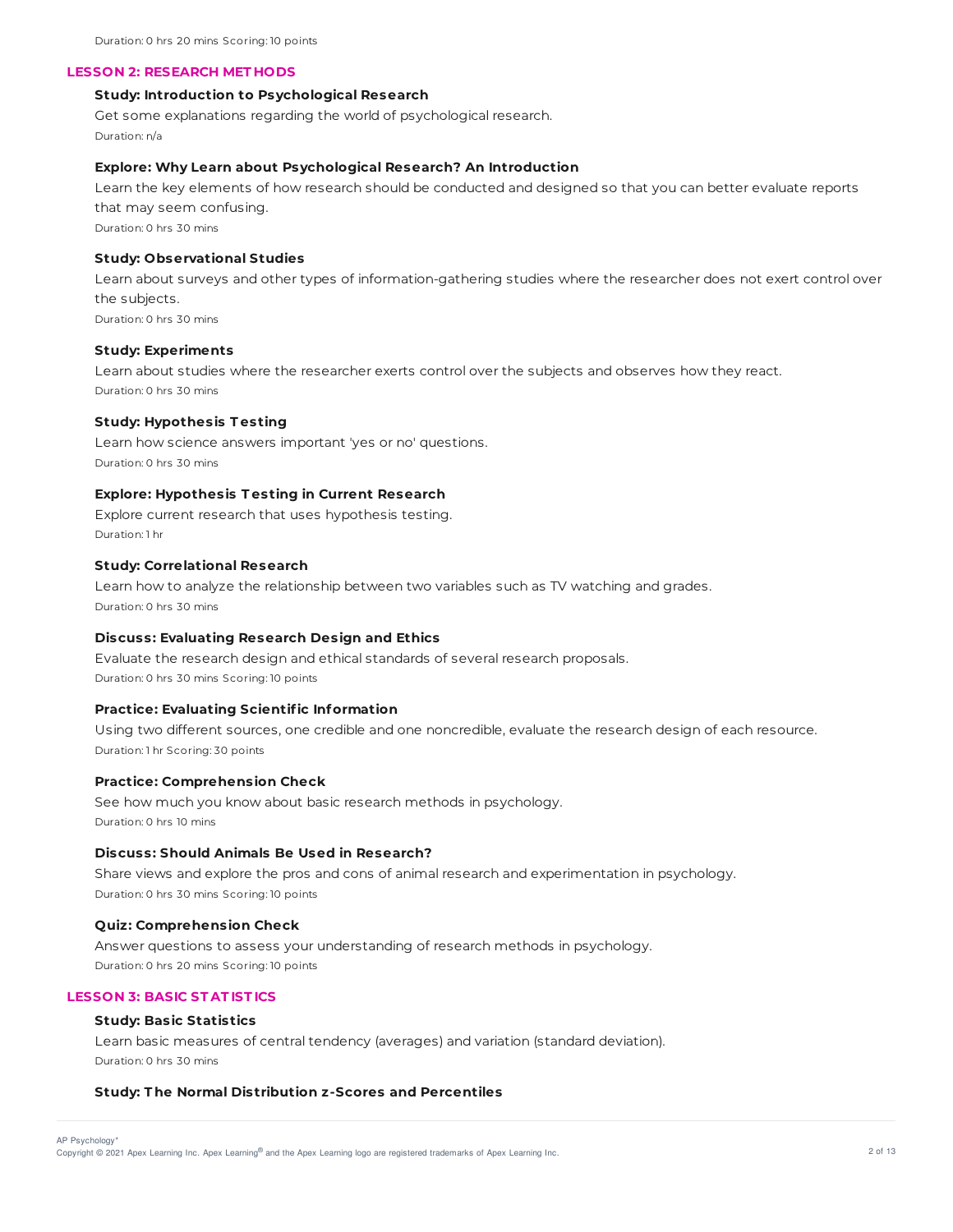Learn how the common 'bell curve' is used to determine probabilities and percentiles. Duration: 0 hrs 30 mins

# **Practice: Descriptive Statistics**

Practice what you have learned about descriptive statistics. (Additional Practice) Duration: 0 hrs 30 mins

# **Practice: Basic Statistics**

Calculate, organize and identify basic statistical data. Duration: 0 hrs 30 mins

# **Practice: Comprehension Check**

Answer questions to assess your understanding of basic statistics. Duration: 0 hrs 10 mins

# **Quiz: Comprehension Check**

Answer questions to assess your understanding of basic statistics. Duration: 0 hrs 20 mins Scoring: 10 points

# **LESSON 4: HIST ORY AND PERSPECT IVES OF PSYCHOLOGY WRAP-UP**

**Review: History and Perspectives of Psychology**

Review the material to prepare for the test. Duration: 3 hrs

# **Review: Advanced Placement Essay Writing**

Write Advanced Placement Essays Duration: 0 hrs 20 mins

# **T est (CS): History and Perspectives of Psychology**

Take a test to assess your understanding of the content. Duration: 0 hrs 20 mins Scoring: 40 points

# **T est (T S): History and Perspectives of Psychology**

Take a test to assess your understanding of the content. Duration: 0 hrs 30 mins Scoring: 20 points

# **UNIT 2: PERCEPTION AND CONSCIOUSNESS**

# **LESSON 1: T HE NERVOUS AND ENDOCRINE SYST EMS**

# **Study: Organization of the Nervous System**

Learn about the main components of the human nervous system and how they work together. Duration: 0 hrs 30 mins

#### **Study: A T our of the Brain**

Learn about the most complicated system in the known universe. Duration: 0 hrs 30 mins

# **Explore: Hemisphere Specialization**

Learn more about brain function and hemisphere specialization. Duration: 0 hrs 30 mins

# **Study: Methods for Studying the Brain**

Learn about the amazing tools that have given rise to exciting new discoveries about the brain. Duration: 0 hrs 30 mins

### **Practice: Neuron Activity**

Label the structures of a neuron and complete the accompanying fill-in-the blank activity. Duration: 0 hrs 15 mins

#### **Practice: Comprehension Check**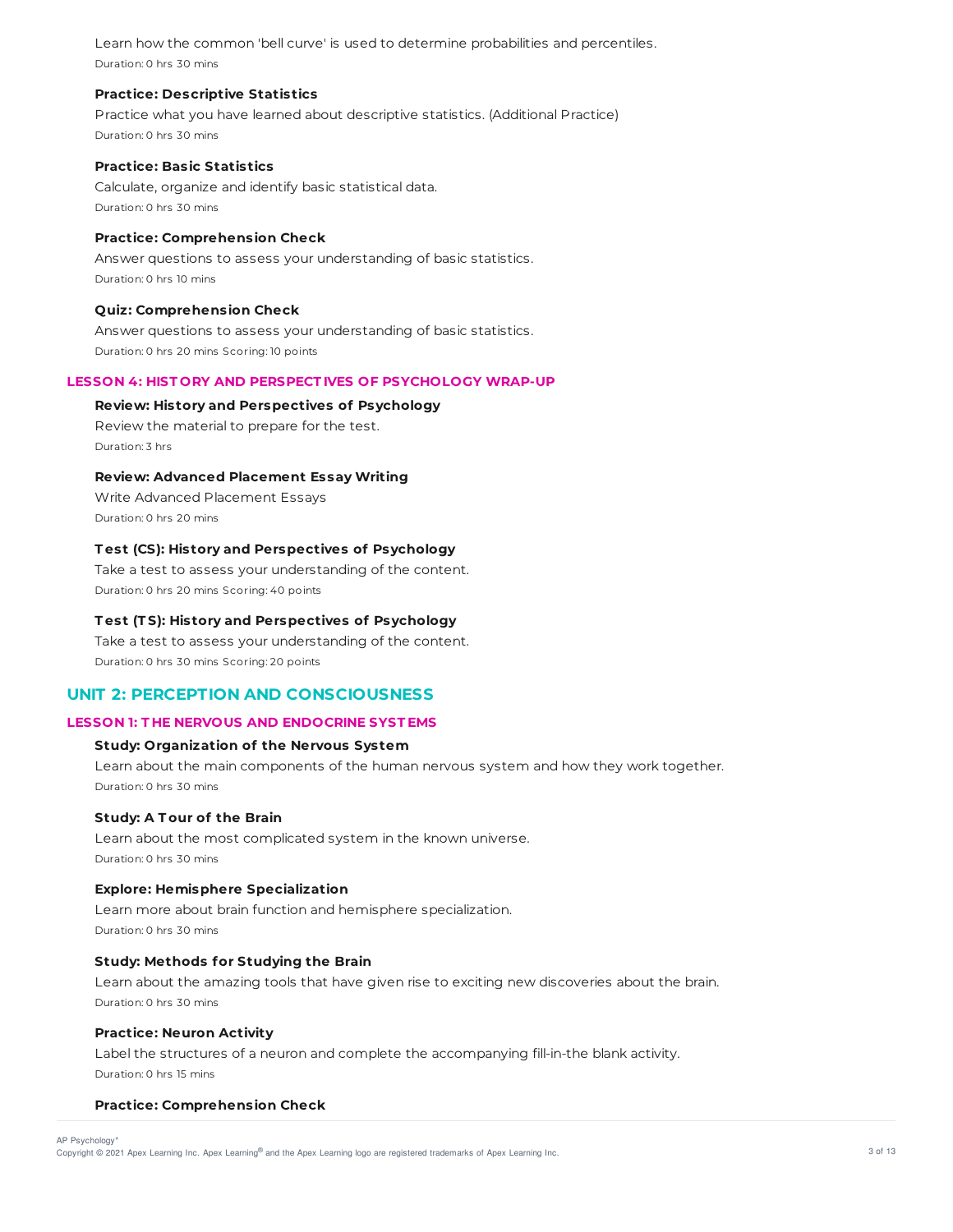Answer questions to assess your understanding of the nervous system, the neuron basic brain structures and their functions, and how scientists study the human brain. Duration: 0 hrs 10 mins

# **Study: T he Endocrine System**

Learn about the system of hormones and glands that affects emotions and important processes such as growth. Duration: 0 hrs 30 mins

## **Explore: Sheep Brain Dissection**

Learn about brain structures and functions by exploring a sheep's brain which is so similar to our own. Duration: 0 hrs 30 mins

#### **Practice: Brain Biology**

Create a brain model that displays the various brain structures and outlines their various functions. Duration: 1 hr Scoring: 30 points

#### **Quiz: Comprehension Check**

Answer questions to assess your understanding of the nervous and endocrine systems Duration: 0 hrs 20 mins Scoring: 10 points

#### **LESSON 2: GENET IC INFLUENCES**

## **Study: Genetics and Genetic Diseases**

Learn the basics of genes chromosomes and how they affect behavior. Duration: 0 hrs 30 mins

# **Study: Nature-Nurture and T win Studies**

Learn more how genes and the environment affect our behavior. Duration: 0 hrs 30 mins

# **Discuss: Nature or Nurture?**

Explore the topic of nature vs. nurture. Use concrete examples to support your view on how environmental or biological factors affect who and what we are. Duration: 0 hrs 30 mins Scoring: 10 points

#### **Quiz: Comprehension Check**

Answer questions to assess your understanding of genetic influences. Duration: 0 hrs 20 mins Scoring: 10 points

### **LESSON 3: SENSAT ION AND PERCEPT ION**

# **Study: Sensation**

Learn how our sense organs take in information from the environment. Duration: 0 hrs 30 mins

#### **Study: T heories of Vision and Hearing**

Learn details about how our eyes and ears work. Duration: 0 hrs 30 mins

### **Explore: T heories of T aste Smell and Position**

Explore research and details about how we sense tastes and smells. Duration: 1 hr 30 mins

#### **Explore: Senses of T ouch Position and Balance**

Explore research and details about the sense of touch position and balance. Duration: 1 hr 30 mins

#### **Explore: Fun with Your Senses**

A fun interactive that teaches you about senses. Duration: 0 hrs 30 mins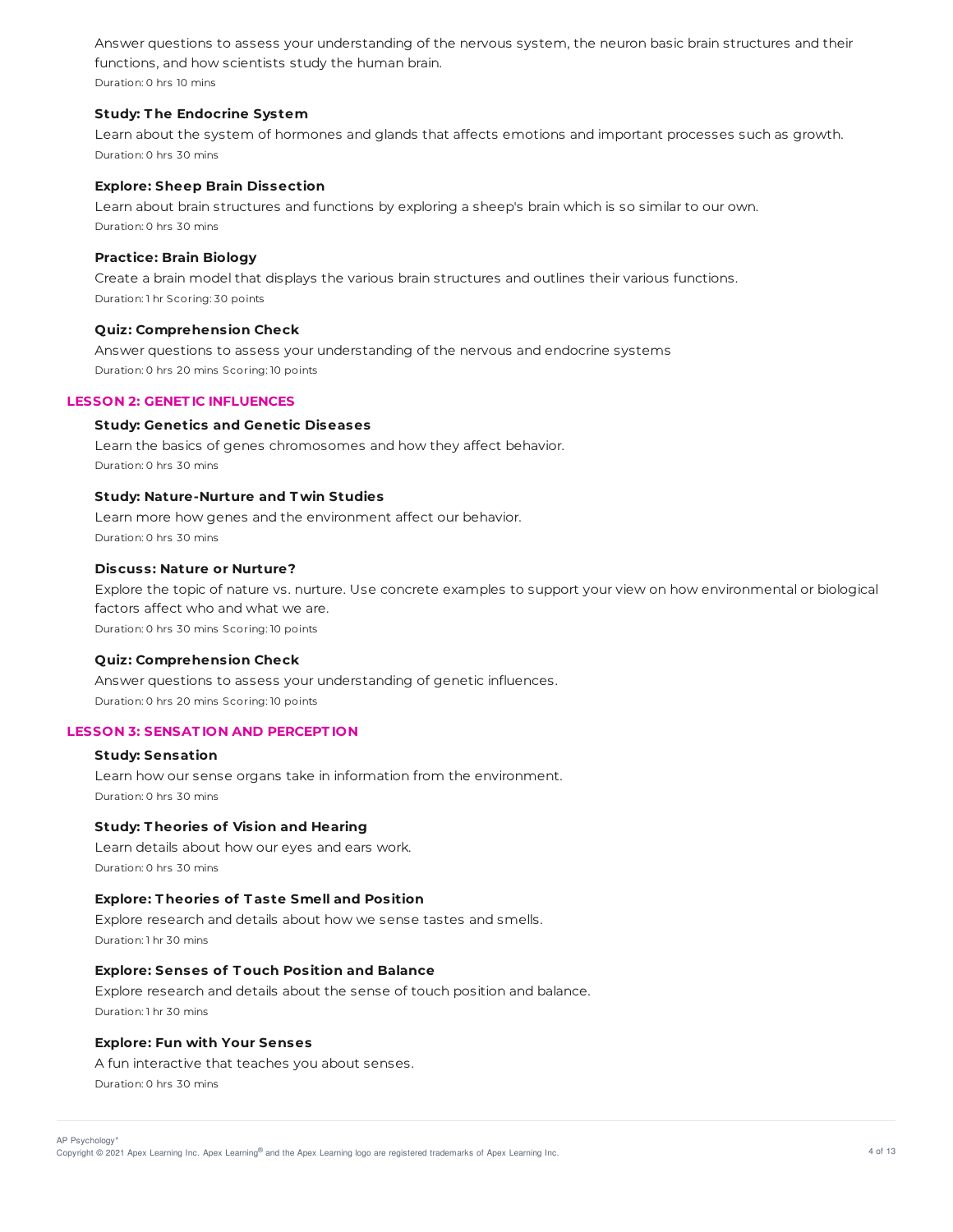# **Study: Perception**

Learn how the brain organizes and interprets information from sense organs. Duration: 0 hrs 30 mins

# **Explore: Perception and Optical Illusions**

Explore the connection between perceptual expectations and optical illusions. Duration: 1 hr

# **Discuss: Extrasensory Perception**

Share your view and provide specific examples to support your opinion about whether or not you believe in the existence of ESP.

Duration: 0 hrs 30 mins Scoring: 10 points

# **Explore: Sensation and Perception Jeopardy**

Check your understanding of Sensation & Perception with an on-line Jeopardy game. Duration: 0 hrs 30 mins

#### **Quiz: Comprehension Check**

Answer questions to assess your understanding of sensation and perception. Duration: 0 hrs 20 mins Scoring: 10 points

# **LESSON 4: CONSCIOUSNESS**

# **Explore: T heories of Consciousness**

Explore different views on what it means to be conscious. Duration: 1 hr 30 mins

#### **Study: Sleep and Dreaming**

Learn about the stages of sleep and some popular theories about dreaming. Duration: 0 hrs 30 mins

# **Explore: Sleep Inventory and T ips for Sleeping Well**

Take a sleep inventory to assess the quality of your sleep and then visit a website for tips on sleeping well. Duration: 0 hrs 30 mins

#### **Discuss: Sleep**

Discuss which sleep disorder you think would be the hardest with which to cope. Expand your discussion to also talk about the effect of getting too much or too little sleep on your waking life. Duration: 0 hrs 30 mins Scoring: 10 points

### **Practice: Stages of Sleep**

Discuss the characteristics of the four stages of sleep and explain the distinguishing characteristics of REM and non-REM sleep. Duration: 1 hr Scoring: 30 points

#### **Explore: Dream Interpretation**

Keep a dream journal for a night then go on-line to examine its possible latent and manifest content. Duration: 1 hr 30 mins

#### **Study: Hypnosis**

Learn what hypnosis is and how it's used. Duration: 0 hrs 30 mins

# **Practice: Comprehension Check**

Answer questions to assess your understanding of sleep and hypnosis. Duration: 0 hrs 10 mins

### **Study: Psychoactive Drugs**

Learn the major classes of drugs and what they do. Duration: 0 hrs 30 mins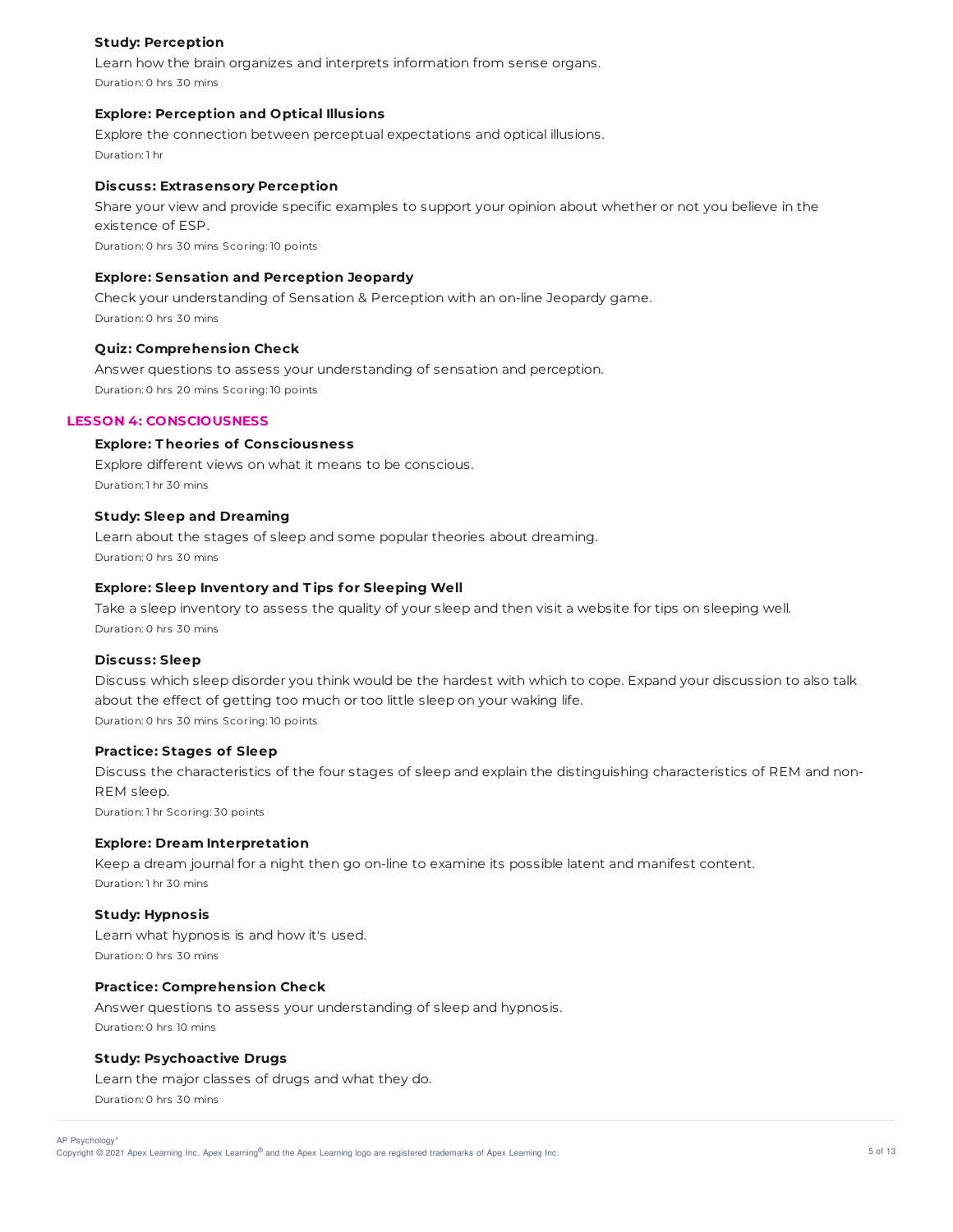### **Quiz: Comprehension Check**

Answer questions to assess your understanding of consciousness. Duration: 0 hrs 20 mins Scoring: 10 points

#### **LESSON 5: PERCEPT ION AND CONSCIOUSNESS WRAP-UP**

### **Review: Perception and Consciousness**

Review the material to prepare for the test. Duration: 3 hrs

#### **T est (CS): Perception and Consciousness**

Take a test to assess your understanding of the content. Duration: 0 hrs 20 mins Scoring: 40 points

# **T est (T S): Perception and Consciousness**

Take a test to assess your understanding of the content. Duration: 0 hrs 30 mins Scoring: 20 points

# **UNIT 3: THINKING AND FEELING**

# **LESSON 1: CLASSICAL AND OPERANT CONDIT IONING**

#### **Study: Classical Conditioning**

Learn about the famous experiments with salivating dogs and how a stimulus can become paired with a response. Duration: 0 hrs 30 mins

# **Explore: Little Albert and the Classical Conditioning of a Phobia**

Explore a classic and controversial experiment about classical conditioning in human babies. Duration: 1 hr 30 mins

# **Study: Operant Conditioning**

Learn how rewards and punishments can be used to shape behavior. Duration: 0 hrs 30 mins

# **Practice: Comprehension Check**

Answer questions to assess your understanding of operant conditioning. Duration: 0 hrs 10 mins

## **Discuss: Conditioning**

Using your knowledge of classical and operant conditioning, discuss how phobias develop and how they can be treated. Duration: 0 hrs 30 mins Scoring: 10 points

#### **Quiz: Comprehension Check**

Answer questions to assess your understanding of classical and operant conditioning Duration: 0 hrs 20 mins Scoring: 10 points

# **LESSON 2: COGNIT IVE AND SOCIAL APPROACHES T O LEARNING**

#### **Study: Cognitive and Social Approaches to Learning**

Explore some modern theories about how humans learn through problem-solving and working in groups. Duration: 0 hrs 30 mins

#### **Practice: How Do We T each Our Children?**

Use personal examples and supporting content to explain how your parents have used classical conditioning, operant conditioning, and social learning to shape your behavior. Duration: 1 hr Scoring: 30 points

# **Quiz: Comprehension Check**

Answer questions to assess your understanding of cognitive and social approaches to learning. Duration: 0 hrs 20 mins Scoring: 10 points

# **LESSON 3: MEMORY**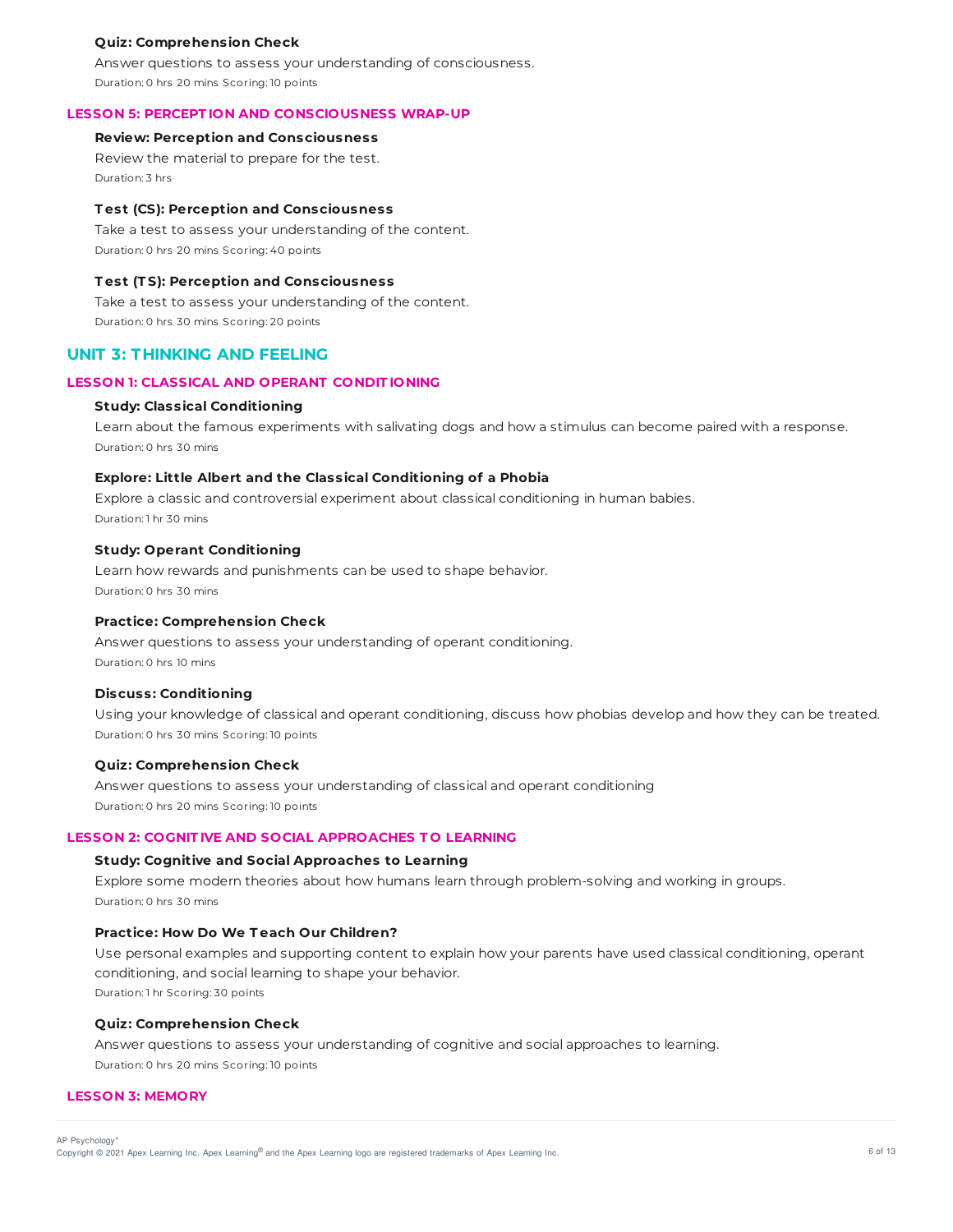# **Study: Memory**

Learn about the mechanisms behind memory. Duration: 0 hrs 30 mins

# **Explore: T esting Memory**

Try some activities to test your memory and learn some things you can try to improve it. Duration: 0 hrs 30 mins

### **Study: Forgetting**

Identify examples of retroactive and proactive interference, and retrograde and anterograde amnesia. Duration: 1 hr

# **Explore: Mnemonic Devices**

Learn how to use mnemonic devices to improve your recall of content. Duration: 0 hrs 30 mins

## **Discuss: Mnemonic Devices**

Use what you have learned in this lesson to explain how mnemonic devices can be used to improve study time and rate of retention. Give an example of a mnemonic device you created for this unit. Duration: 0 hrs 30 mins Scoring: 10 points

# **Practice: Memory Practice**

Review the "Encoding," "Storage," and "Memory Construction" sections in chapter 9 of your textbook. Duration: 1 hr Scoring: 30 points

# **Quiz: Comprehension Check**

Answer questions to assess your understanding of memory. Duration: 0 hrs 20 mins Scoring: 10 points

# **LESSON 4: COGNIT ION PROBLEM SOLVING AND CREAT IVIT Y**

# **Study: Cognition**

Learn some theories about how we think. Duration: 0 hrs 30 mins

# **Study: Problem Solving and Creativity**

Learn how problem-solving and creativity have been defined and studied. Duration: 0 hrs 30 mins

# **Practice: Comprehension Check**

Answer questions to assess your understanding of cognition problem solving and creativity. Duration: 0 hrs 10 mins

# **Practice: Making Decisions and Forming Judgments**

Students will distinguish between availability and representative heuristics, framing, and schemas. Duration: 1 hr

#### **Quiz: Comprehension Check**

Answer questions to assess your understanding of cognition, problem solving, and creativity. Duration: 0 hrs 20 mins Scoring: 10 points

#### **LESSON 5: LANGUAGE**

# **Study: Language Development**

Learn how people acquire and use language. Duration: 0 hrs 30 mins

# **Explore: Case Study: Genie the Wild Child**

Examine a historical case study of a child raised in isolation. Duration: 0 hrs 30 mins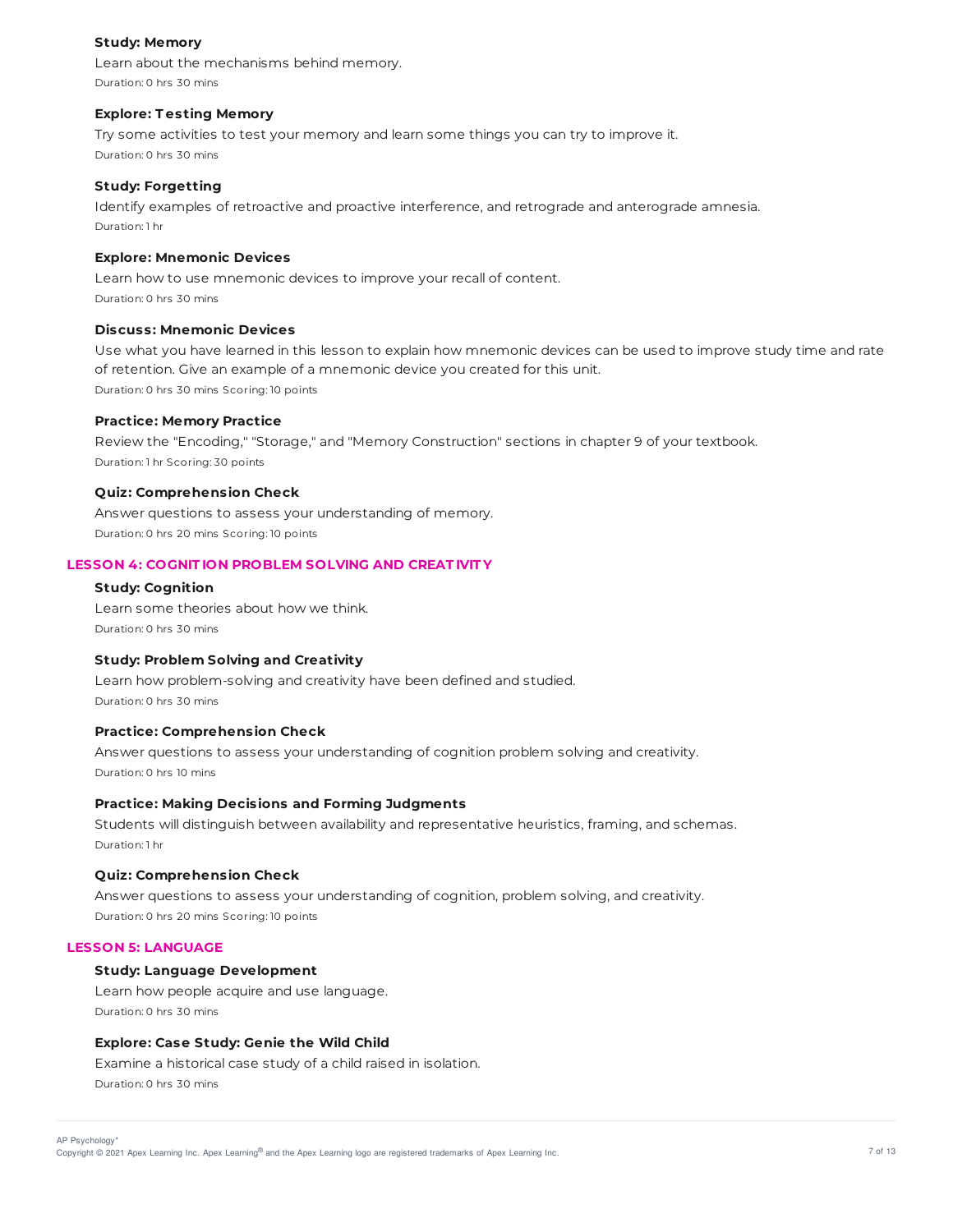# **Discuss: Do Animals T hink?**

Use concrete examples to support your opinion about whether you believe animals are self-aware and whether they use language.

Duration: 0 hrs 30 mins Scoring: 10 points

#### **Quiz: Comprehension Check**

Answer questions to assess your understanding of language. Duration: 0 hrs 20 mins Scoring: 10 points

# **LESSON 6: MOT IVAT ION AND EMOT IONS**

# **Study: Overview of Motivation**

Learn some important theories about motivation including how it can be driven by biological needs. Duration: 0 hrs 30 mins

#### **Study: Motivation of Hunger and Sex**

Learn about two basic human drives. Duration: 0 hrs 30 mins

#### **Study: Overview of Emotions**

Learn some important theories about how emotions are triggered and created. Duration: n/a

# **Explore: Facial Expressions**

Explore the role of facial expressions in emotion. Duration: 1 hr 30 mins

#### **Discuss: Achievement**

Using your knowledge of achievement, discuss what you would do as a coach or boss to motivate players or employees to achieve more. Duration: 0 hrs 30 mins Scoring: 10 points

## **Practice: T heories of Emotion**

Student will read a series of scenarios and determine the matching theory of emotion. Duration: 1 hr

# **Practice: Comprehension Check**

Check your understanding of motivation and emotion. Duration: 0 hrs 10 mins

# **Quiz: Comprehension Check**

Answer questions to assess your understanding of motivation and emotion. Duration: 0 hrs 20 mins Scoring: 10 points

# **LESSON 7: ST RESS HEALT H AND COPING**

# **Study: Stress Health and Coping**

Learn theories about how people respond to stress and how to better cope with it. Duration: 0 hrs 30 mins

### **Explore: Measuring Your Stress Level**

Take an on-line evaluation of your current stress level. Duration: 0 hrs 15 mins

#### **Practice: Comprehension Check**

Answer questions to assess your understanding of health, stress, and coping. Duration: 0 hrs 10 mins

#### **Quiz: Comprehension Check**

Answer questions to assess your understanding of stress, health, and coping. Duration: 0 hrs 20 mins Scoring: 10 points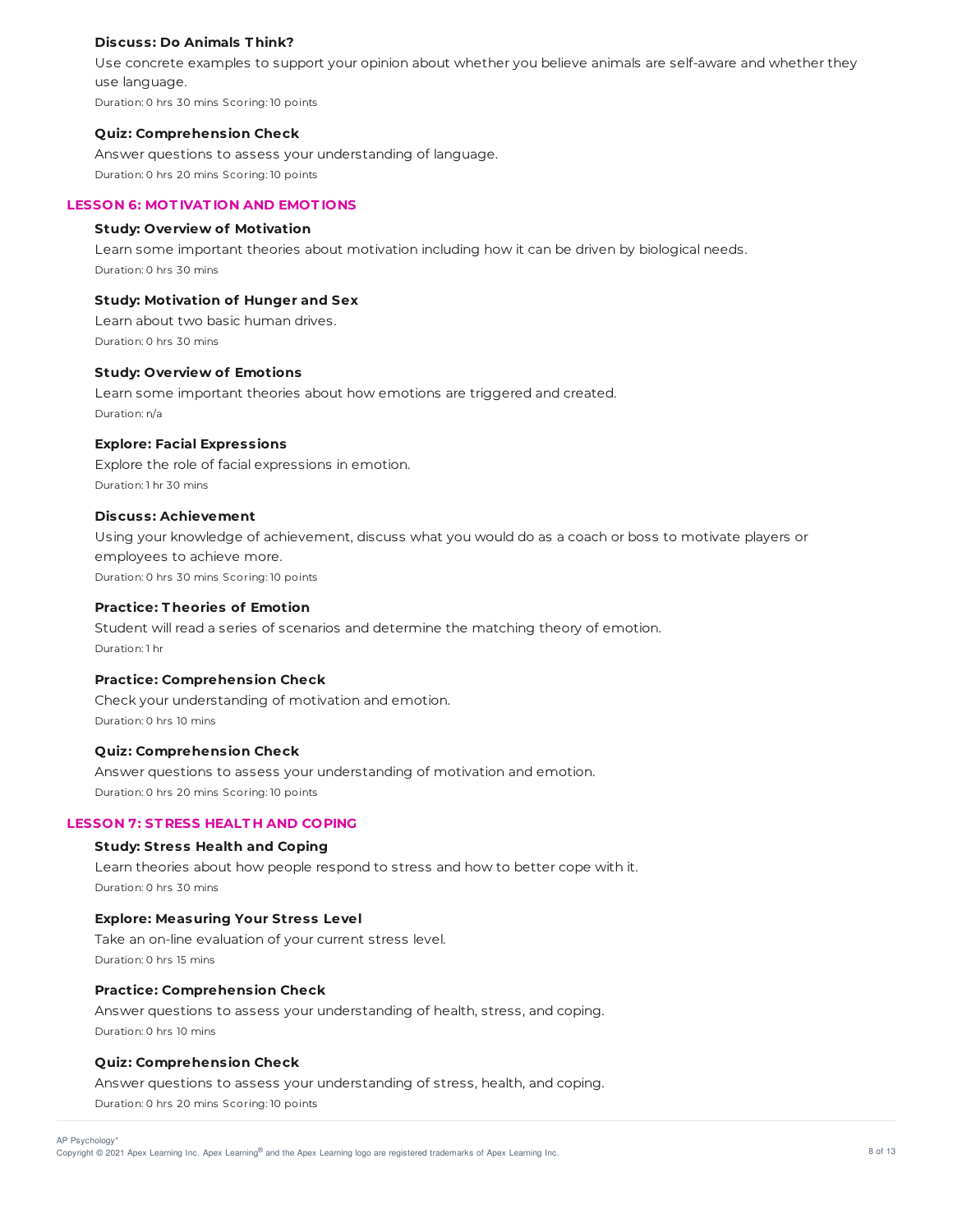### **LESSON 8: T HINKING AND FEELING WRAP-UP**

#### **Review: T hinking and Feeling**

Review material to prepare for the test. Duration: 3 hrs

# **T est (CS): T hinking and Feeling**

Take a test to assess your understanding of the content. Duration: 0 hrs 20 mins Scoring: 40 points

#### **T est (T S): T hinking and Feeling**

Take a test to assess your understanding of the content. Duration: 0 hrs 30 mins Scoring: 20 points

# **UNIT 4: DEVELOPMENT TESTING AND INDIVIDUAL DIFFERENCES**

# **LESSON 1: ST UDYING CHILD DEVELOPMENT**

# **Study: Dimensions of Development**

Learn the main dimensions of development including physical cognitive and moral. Duration: 0 hrs 30 mins

#### **Study: Developmental Research**

Learn the complex problems and ingenious solutions for studying how people change over time. Duration: 0 hrs 30 mins

# **Practice: Developmental T imeline**

Create a timeline that outlines key cognitive, social, and moral developmental stages. Duration: 1 hr Scoring: 30 points

#### **Quiz: Comprehension Check**

Answer questions to assess your understanding of child development. Duration: 0 hrs 20 mins Scoring: 10 points

#### **LESSON 2: MAJOR T HEORIES OF HUMAN DEVELOPMENT**

# **Study: A Survey of Perspectives and T heories of Development**

Learn about some of the most important theories about how people develop. Duration: 0 hrs 30 mins

#### **Explore: Parenting Styles**

Explore different styles of parenting. Duration: 1 hr 30 mins

#### **Discuss: Attachment**

Discuss how attachment and different parenting styles affect human development. Duration: 0 hrs 30 mins Scoring: 10 points

#### **Practice: Comprehension Check**

Answer questions to assess your understanding of theories of development. Duration: 0 hrs 10 mins

# **Quiz: Comprehension Check**

Answer questions to assess your understanding of the theories of human development. Duration: 0 hrs 20 mins Scoring: 10 points

# **LESSON 3: PERSONALIT Y**

# **Study: Psychodynamic T heories of Development**

Learn theories about the role of unconscious conflicts in development. Duration: 0 hrs 30 mins

#### **Study: Psychoanalytic Perspectives on Personality**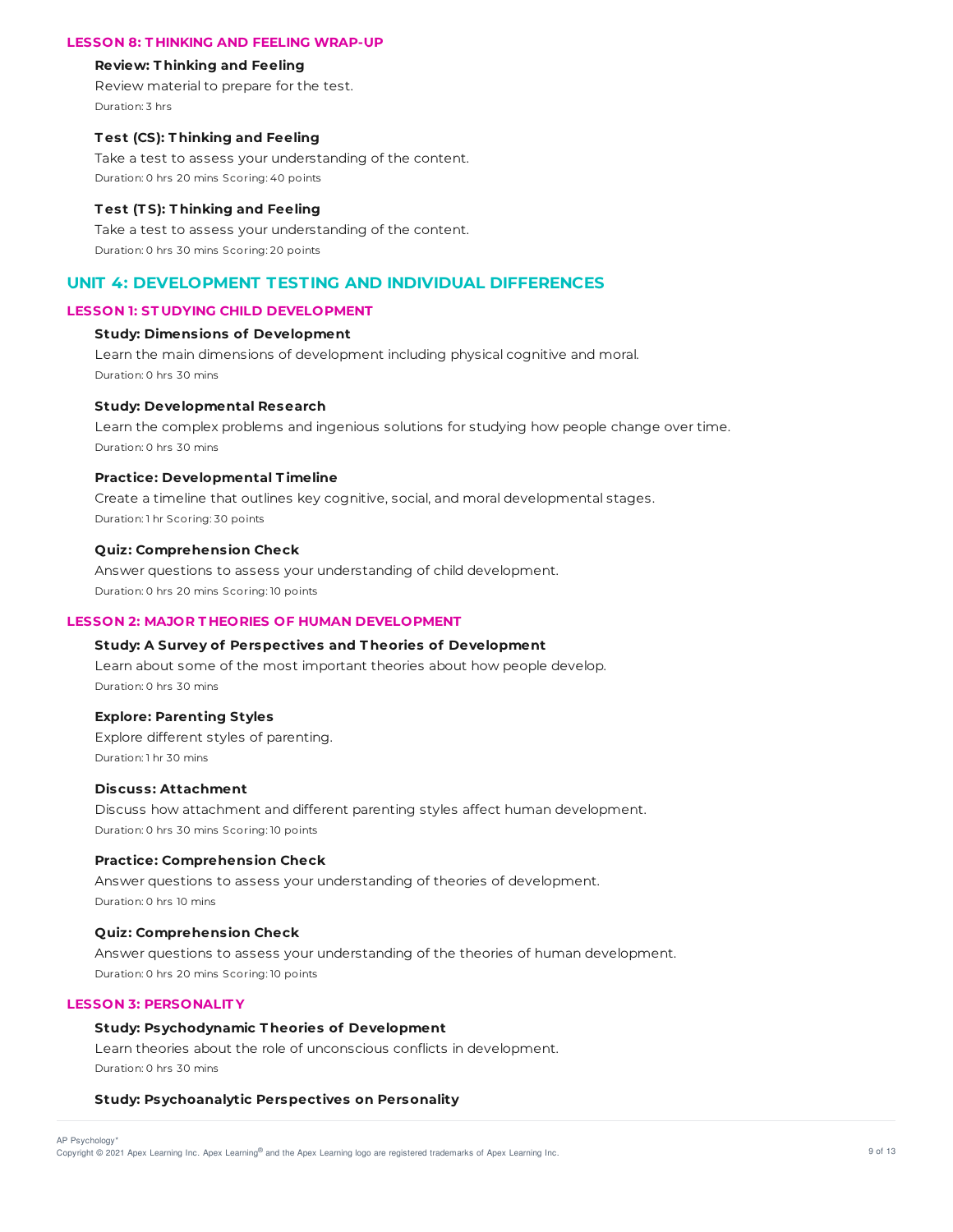Learn about perspectives on personality that stem from ideas about the unconscious. Duration: 0 hrs 30 mins

# **Practice: T he Id, Ego and Superego**

Use the on-line activity to develop a mastery of key terms and ideas about psychoanalytic personality theory. Duration: 0 hrs 30 mins

# **Study: Other Perspectives on Personality**

Learn personality from cognitive, humanist, and social perspectives. Duration: 0 hrs 30 mins

# **Practice: T heories of Personality**

Explain how the various theories of personality account for an introverted or extroverted personality. Duration: 1 hr Scoring: 30 points

# **Explore: Personality T esting**

Visit designated website to take an on-line personality assessment (Myers-Briggs). Duration: 0 hrs 30 mins

#### **Practice: Comprehension Check**

Answer questions to assess your understanding of personality. Duration: 0 hrs 10 mins

## **Discuss: Personality**

Discuss two theories of personality that you feel best explain the development of your personality. Duration: 0 hrs 30 mins Scoring: 10 points

# **Quiz: Comprehension Check**

Answer questions to assess your understanding of personality. Duration: 0 hrs 20 mins Scoring: 10 points

# **LESSON 4: T EST ING AND INDIVIDUAL DIFFERENCES**

# **Study: How T ests Are Created and Used**

Learn about how tests can be used and how they're designed to be as accurate and valid as possible. Duration: 0 hrs 30 mins

### **Study: Common T ypes of Psychometric T ests**

Learn about tests for intelligence personality and other traits. Duration: 0 hrs 30 mins

# **Explore: Howard Gardner: T he World of Multiple Intelligences**

Discover your multiple intelligences profile. Duration: 1 hr 30 mins

# **Discuss: Intelligence**

Apply what you have learned about intelligence to answer one of these questions using examples to support your opinion. Is there a difference between men and woman? Is intelligence a measure of innate ability or simply hard intellectual work? Is intelligence determined at birth or is it something in our lives that we can improve or change? Duration: 0 hrs 30 mins Scoring: 10 points

# **Practice: T heories of Intelligence**

Match descriptions to their corresponding theories of intelligence. Duration: 1 hr

### **Practice: Looking at Cultural Bias in I.Q. T esting**

Are some students really "smarter" than others, or does culture give some students an unfair advantage in testing? Duration: 1 hr Scoring: 30 points

### **Quiz: Comprehension Check**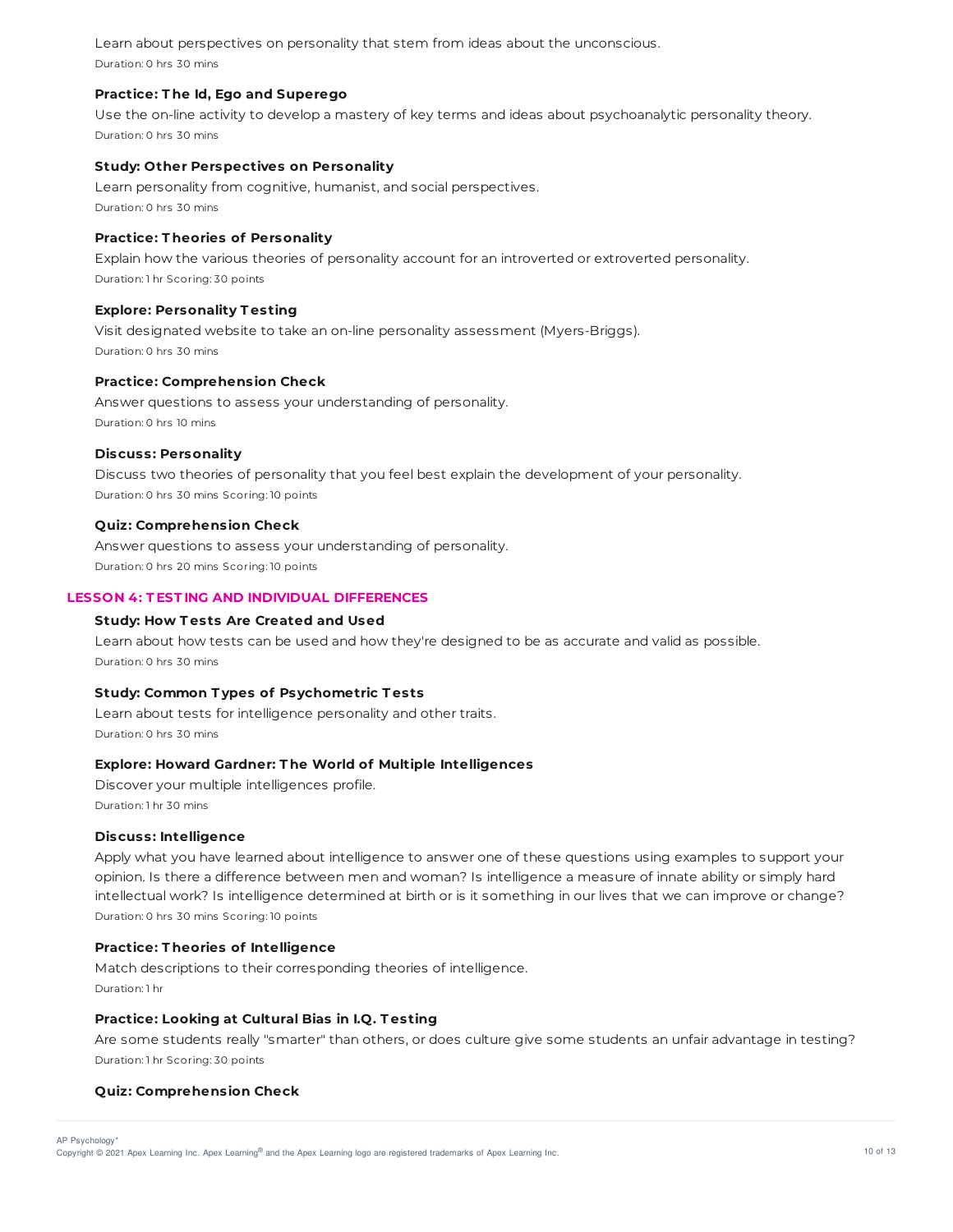Answer questions to assess your understanding of testing and individual differences. Duration: 0 hrs 20 mins Scoring: 10 points

### **LESSON 5: DEVELOPMENT T EST ING AND INDIVIDUAL DIFFERENCES WRAP-UP**

# **Review: Development T esting and Individual Differences**

Review the material to prepare for the test. Duration: 3 hrs

# **T est (CS): Development T esting and Individual Differences**

Take a test to assess your understanding of the content. Duration: 0 hrs 25 mins Scoring: 50 points

# **T est (T S): Development T esting and Individual Differences**

Take a test to assess your understanding of the content. Duration: 0 hrs 25 mins Scoring: 10 points

# **UNIT 5: ABNORMAL PSYCHOLOGY AND SOCIAL PSYCHOLOGY**

# **LESSON 1: ABNORMAL PSYCHOLOGY**

# **Study: Overview of Abnormal Psychology**

Learn how labels such as 'mentally' ill are applied and misapplied. Duration: 0 hrs 30 mins

#### **Study: Major Categories of Disorders**

Learn how the Diagnostic and Statistical Manual categorizes disorders. Duration: 0 hrs 30 mins

# **Discuss: Psychological Disorders**

Select a psychological disorder that you find intriguing. Discuss the symptoms of the desire and explain why and how you find it interesting. Duration: 0 hrs 30 mins Scoring: 10 points

### **Study: Diagnosing Disorders**

Practice diagnosing disorders according to how they're defined in the Diagnostic and Statistical Manual. Duration: 0 hrs 30 mins

## **Explore: T he Puzzle of Diagnosis**

Examine several cases and diagnosis the psychological disorder. Duration: 0 hrs 30 mins

### **Practice: Diagnosing Psychological Disorders**

Examine a set of five case studies and give a diagnosis and explanation of the possible psychological disorder based on the symptoms described.

Duration: 1 hr Scoring: 30 points

#### **Practice: Comprehension Check**

Answer questions to assess your understanding of psychological disorders. Duration: 0 hrs 10 mins

#### **Quiz: Comprehension Check**

Answer questions to assess your understanding of abnormal psychology. Duration: 0 hrs 20 mins Scoring: 10 points

# **LESSON 2: T REAT MENT S**

# **Study: T ypes of T herapies and T herapists**

Learn about different approaches taken by therapists. Duration: 0 hrs 30 mins

### **Explore: Pharmacological Approaches to T reatment**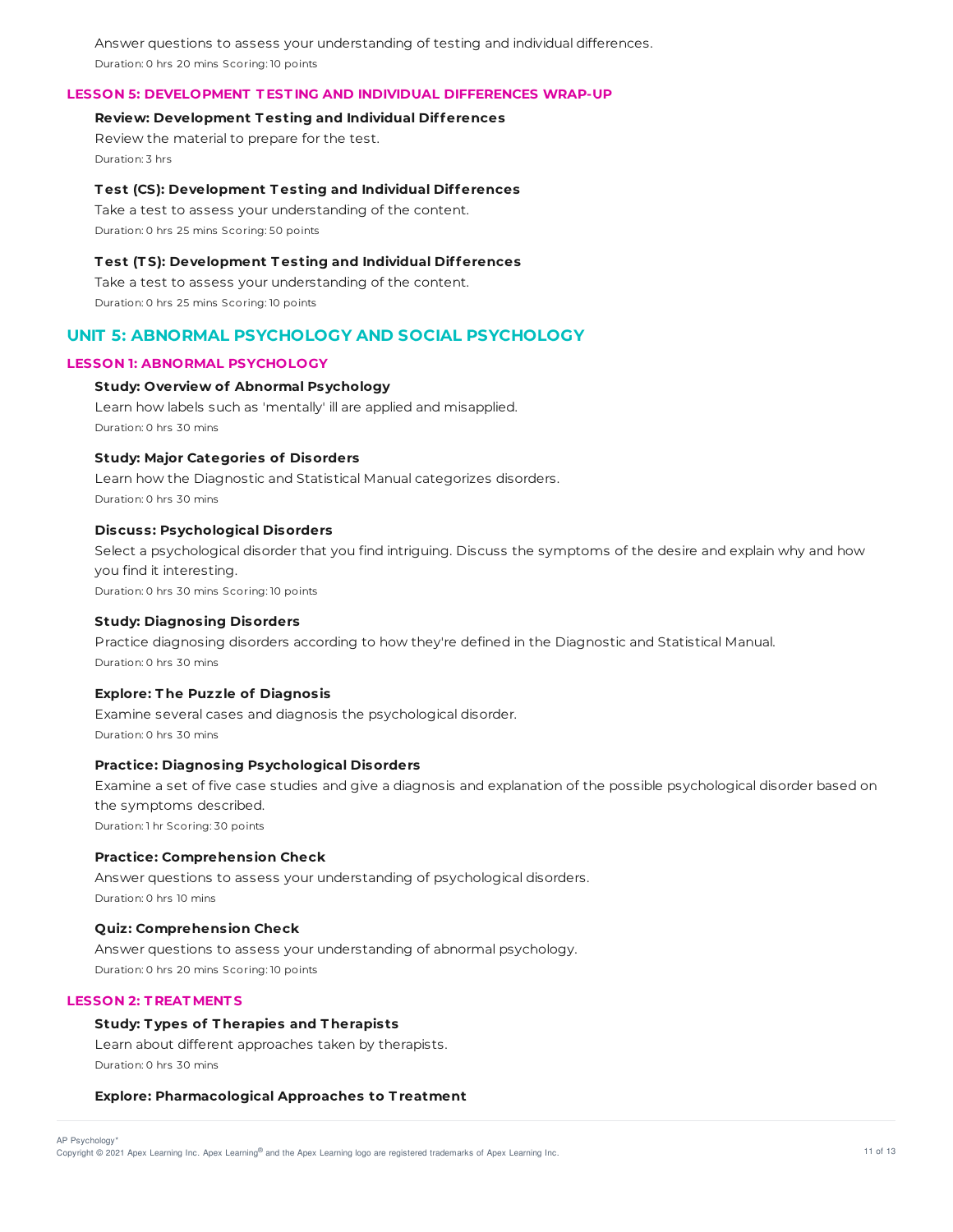Learn how prescription medications are used to treat mental illness. Duration: 1 hr 30 mins

# **Explore: Rogerian T herapy**

Experience a short Rogerian therapy session. Duration: 0 hrs 30 mins

# **Practice: T herapy and T reatment**

Explain the differences between various treatment and therapy techniques. Duration: 1 hr Scoring: 30 points

# **Practice: Comprehension Check**

Answer questions to assess your understanding of treatments. Duration: 0 hrs 10 mins

# **Quiz: Comprehension Check**

Answer questions to assess your understanding of treatments and therapies. Duration: 0 hrs 20 mins Scoring: 10 points

# **LESSON 3: AT T IT UDES AND SOCIAL-COGNIT IVE T HEORIES**

# **Study: Attitudes and Social-Cognitive T heories**

Learn how people's attitudes and thoughts affect their social behavior. Duration: 0 hrs 30 mins

# **Explore: Examine the Zimbardo Prison Study on the Power of Roles**

Examine Zimbardo's historical case study to discover the power of roles and whether it explains the Iraqi prisoner abuse. Duration: 1 hr

# **Explore: Famous Studies in Social Psychology**

Explore famous studies about group influence on individual behavior. Duration: 1 hr 30 mins

# **Discuss: Social Psychology**

Provide a real life example you have witnessed to support or refute the findings of one of the studies of the prominent researchers in Social Psychology. Duration: 0 hrs 30 mins Scoring: 10 points

#### **Practice: Comprehension Check**

Answer questions to assess your understanding of attitudes and social-cognitive theories. Duration: 0 hrs 10 mins

# **Study: Friendliness Friendship and Love**

Learn more about what brings people together and prompts them to help each other. Duration: 0 hrs 30 mins

#### **Quiz: Comprehension Check**

Answer questions to assess your understanding of attitudes and Social-Cognitive theories. Duration: 0 hrs 20 mins Scoring: 10 points

# **LESSON 4: GROUPS AND INT ERGROUP RELAT IONS**

# **Study: Concepts in Groups and Intergroup Relations**

Learn about a basic concept in social psychology: the group. Learn important ideas and theories about how groups behave and interact.

Duration: 0 hrs 30 mins

# **Study: Contact T heory**

Learn how contact between individuals in different groups can increase understanding and cooperation. Duration: 0 hrs 30 mins